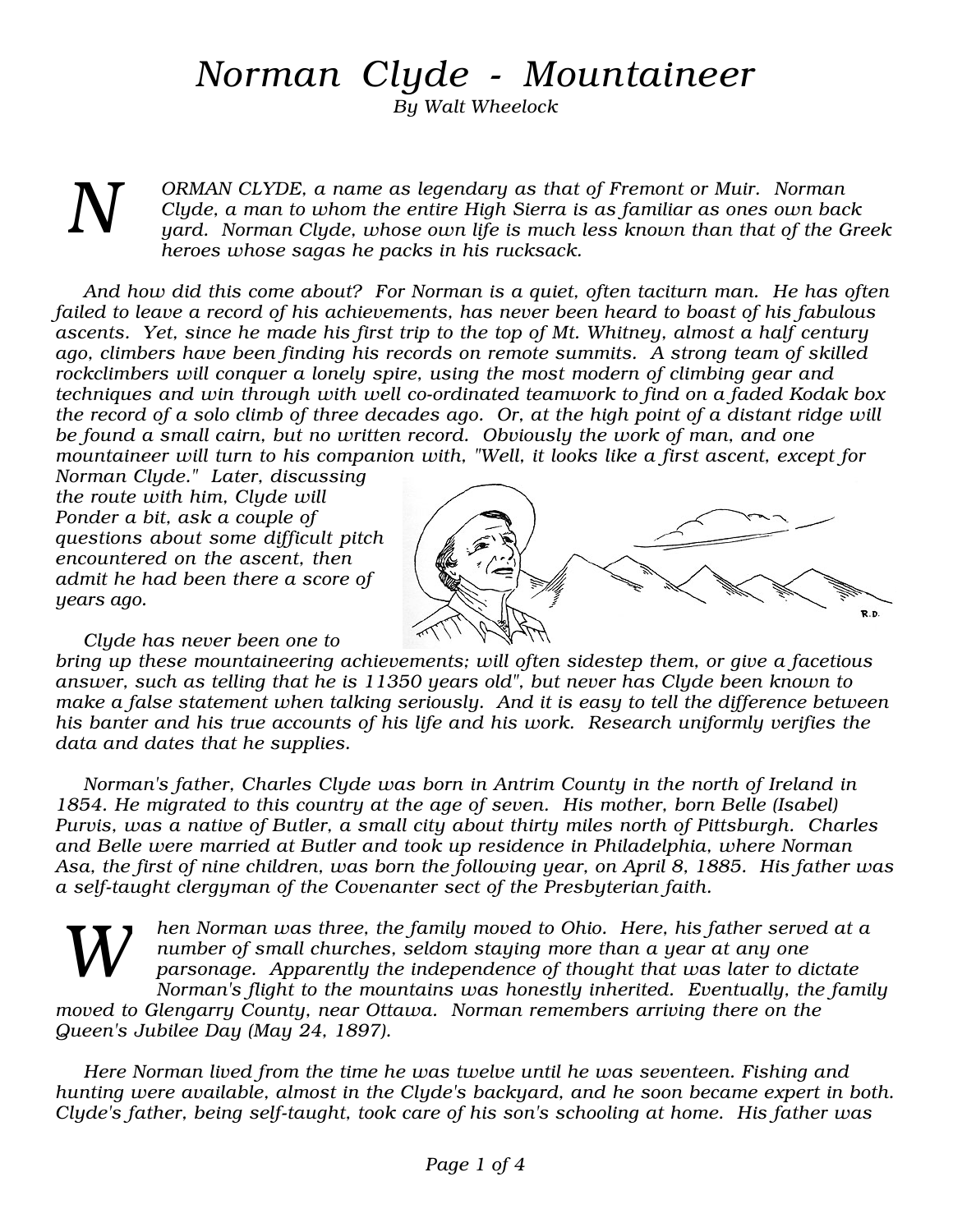an avid student of the classics and the boy was learning to read Latin and Greek almost as early as he did his native tongue.

His father was stricken with pneumonia and passed away at the age of 46. His mother gathered up her flock and returned to western Pennsylvania. Norman enrolled in Geneva College at Beaver Falls, but as he had had no formal schooling, he had several deficiencies to make up at the prep level. Graduating in the classics from Geneva in June, 1909 he immediately started west. He taught at several small rural schools across the country, including Fargo, North Dakota, and Mt. Pleasant, Utah. One summer was spent at the University of Wisconsin, John Muir's alma mater; another on a cattle spread in Utah.

Deciding that he needed more education to progress in the teaching field, he enrolled at the University of California at Berkeley in 1911. Summers were spent in the mountains. and in teaching at summer schools. One was at Elko, Nevada, where he spent his spare time climbing in the Humboldt Range.

At the end of two years at the university, Clyde found that he still lacked one course in Romance Drama and his thesis. He balked at the drama course, maintaining that Italian plays should be read in Italian, French dramas in French; neither in English. He could see no sense in struggling with a thesis that nobody would ever read after he received his degree, so he quietly left the university without his master's degree.

uring the next dozen years, the details of Clyde's life are rather sketchy, both in and out of the mountains. We learn that he taught in a number of small schools in central and northern California. He remembers teaching near Stockton and spent a year each at Mt. Shasta and Weaverville. From his mountaineering notes, he must have spent some time in Arizona. Sometime during this period he married a young lady from Pasadena. This is one part of his life that Norman refuses to discuss. It is known that they lived together for three years, and that she passed away from tuberculosis. It is apparent that he felt a deep love for his bride, and undoubtedly her passing was a strong factor in shaping his character. D

In the field of mountaineering, we have a few more records. He was in Yosemite in 1914, where he first met up with the Sierra Club, joining with them on a trip to Tuolumne. Clyde became a member of the club that year. After leaving the club outing, he travelled south along the backbone of the Sierra with a packtrain run by Charley Robinson, oldtime Sierra packer. The trip ended at Lone Pine, and Clyde made the first of his fifty ascents of Mt. Whitney at this time. Records show twelve ascents of Mt. Shasta, including three in four days. On one of these he set a record that only has been broken once since that time. Another page of his notes lists seven ascents of Weaver Bally in the Trinity country.

We know that Clyde accompanied the Sierra Club on their trip from Yosemite through Evolution Valley in 1920, during which time he made several first ascents. It was on this trip that he carried the first of his famous big packs. Leaving the Valley a couple of days behind the Sierra Club and not knowing for sure whether he could catch up with the club, he took along sufficient food. As he swung by Camp Curry, noticing a platform scale, he weighed the pack at seventy-five pounds. The next night was spent with a survey crew that he had met on the trail. They seemed amazed at the size of the pack (at that time Clyde weighed but 140 pounds) and kept commenting about it. In the morning, one of the crew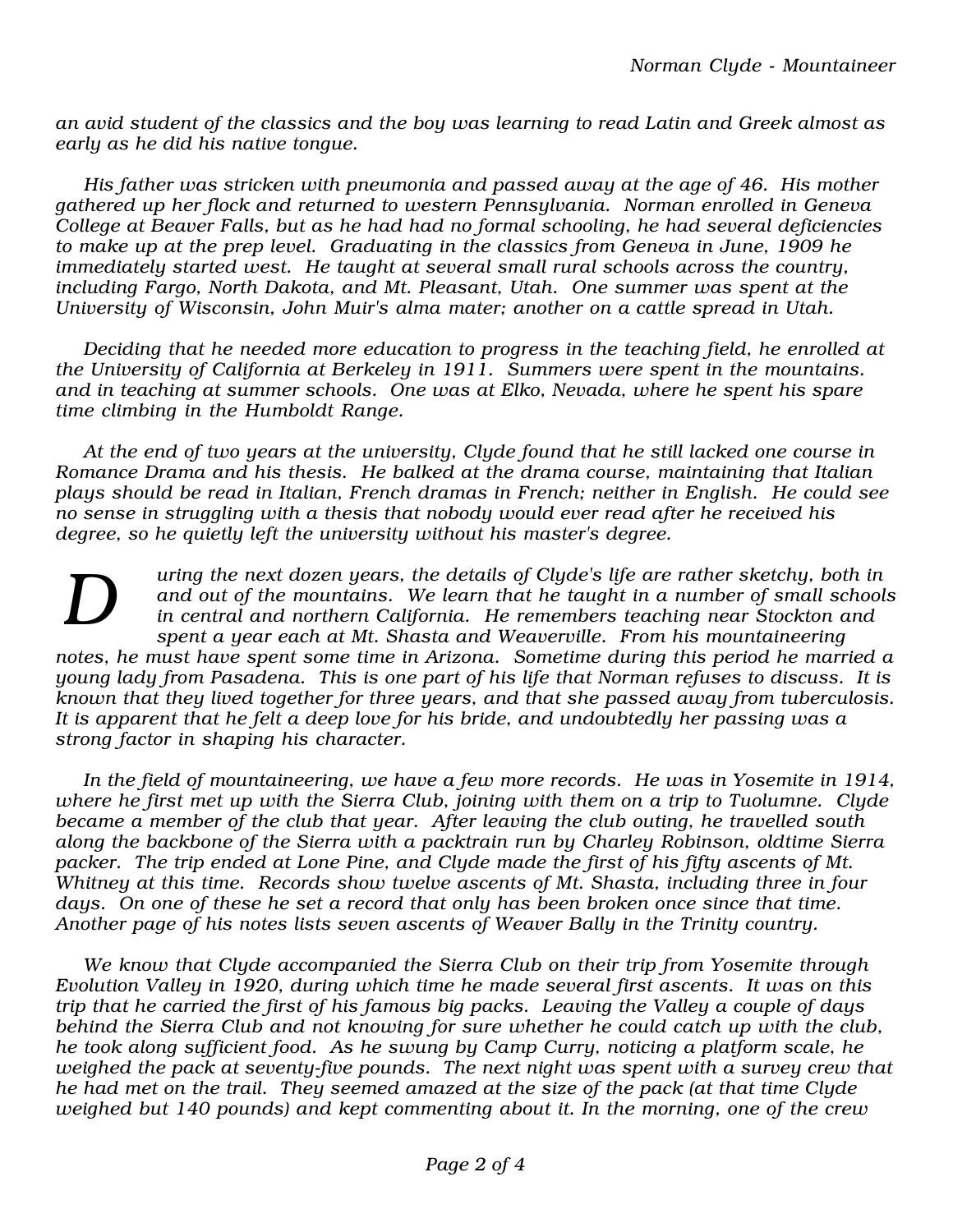suggested that Norman might have trouble finding the packtrain and suggested that he take along a few extra cans of food that they had. Another offered a couple of other items. As later companions were to find out, Norman never turns down free supplies, and the group kept offering him more, telling of the dangers of being caught in the wilderness without food. After they had loaded him down with an additional twenty pounds, he was allowed to go his way. It was not until the next day that Clyde realized it had all been a gag to see how much he could carry, but it is still a question as to which side came out ahead with the gag.

In the fall of 1924, Clyde was appointed principal of the high school at Independence in Owens Valley. Situated at the foot of Mt. Williamson, probably the most magnificent of all of the 14,000-footers, it was within easy driving distance of most of the approaches to the High Sierra. Every weekend, he would lock up his school and dash off for the peaks. The record for 1925 shows that he logged 48 climbs, of which exactly half were first ascents. Only on six of the total number did he have a climbing companion. The following year, the number of ascents was boosted to sixty, that is sixty that have been recorded. Norman was exploring the range at a rate that far surpassed the records of Brewer, Clarence King or John Muir.

However a number of the townspeople were not so impressed by this record. Certainly Clyde was an excellent instructor and he controlled the wild youths of this mountain valley like they had never been controlled before. But a school teacher, especially a principal, was supposed to be an important man in the social and cultural life of the community. On Sunday, he should be attending one of the local churches. On Friday night, if there were a school social function, the principal was an honored, if captive, guest. Many of the neighbors were openly stating that Independence High needed a principal that would act as a principal should, rather than a crazy mountain climber.

Then came Halloween of 1927. Rumor had it that the boys were going to play many a prank on the school facilities and it seemed that these were not to be harmless pranks. Norman stationed himself nearby, armed with a .38-cal revolver. As a carload of youths drove onto the school grounds, he challenged them. They refused to stop, so he fired a warning shot. Apparently the rowdies believed that Clyde could be bluffed and kept on. He fired a second shot, which ricocheted fragments of lead onto the car. The hoodlums left and soon were telling the story all over the town, taking the whole thing as a huge joke.

ot so their parents - they waited upon the sheriff and demanded a warrant for attempted murder. The sheriff turned down this request, saying that if Clyde had attempted murder, it would have been murder, as he was the best pistol shot in the county. Next a request was made for a complaint charging illegal N

use of firearms. After a few days, Clyde resigned; all charges were dropped and Independence had traded its most colorful principal for a teacher that would act as a teacher should act.

No longer tied to regular employment, he plunged into a fulltime study of the High Sierra. Within the next year a large number of articles poured from his pen, including the well-known series "Close Ups" of our High Sierra that appeared in Touring Topics (now Westways) in the spring and summer of 1928.